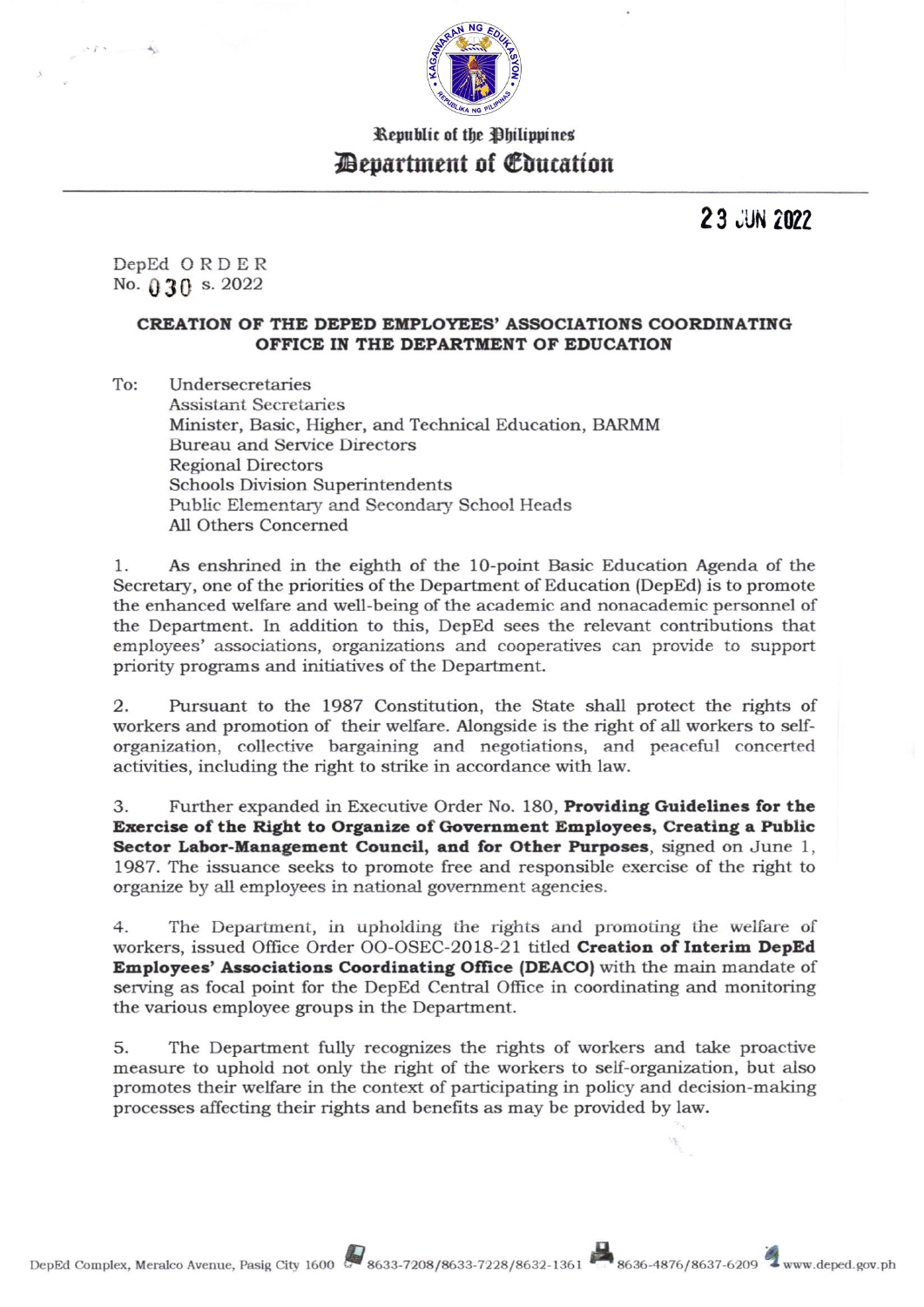6. DEACO shall facilitate coordination with employees groups and associations in promoting shared responsibility between employees and the Department in ensuring the mutual benefts and compliance to foster industrial peace.

7. Hence, the Department regularizes the office of **DepEd Employees'** Associations Coordinating Office (please refer to the enclosure) to continuously work with employees group and the Department in ensuring that the rights of the workers and their welfare are protected and upheld.

8. All DepEd Orders and other related issuances, rules and regulations, and provisions which are inconsistent with these guidelines are repealed, rescinded, or modified accordingly.

9. For more information, please contact the **DepEd Employees' Associations Coordinating Office** through email at  $deaco@deped.gov.php$  and telephone number (02) 8635-2456 or through the Office of the Undersecretary for Field Operations, Palarong Pambansa Secretariat, DEACO, and CPU through email at oure@deped.gov.ph and telephone number (02) 3631-8492.

10. This DepEd Order shall take effect immediately upon its approval and posting on the DepEd website. Furthermore, it shall be registered with the University of the Philippines Law Center-Office of the National Administrative Register (UPLC-ONAR), UP Diliman, Quezon City.

11. Immediate dissemination of and strict compliance with this Order is directed.

**LEONOR MAGTOLIS BRIONES** 

Secretary

DEPED-OSEC-463209

Encl.:

 $\sim$   $\mu$   $\sim$ 

As stated

Reference: Office Order (OO-OSEC-2O 18-2 <sup>1</sup>)

To be indicated in the Perpetual Index under the following subjects:

> EMPLOYEES **OFFICIALS** ORGANIZATIONS POLICY RiGHTS RULES AND REGULATIONS SOCIETY OR ASSOCIATIONS

MCDJ/APA/MPC, DO DepEd Employees' Associations Coordinating Office 016l -Junc 13, 2022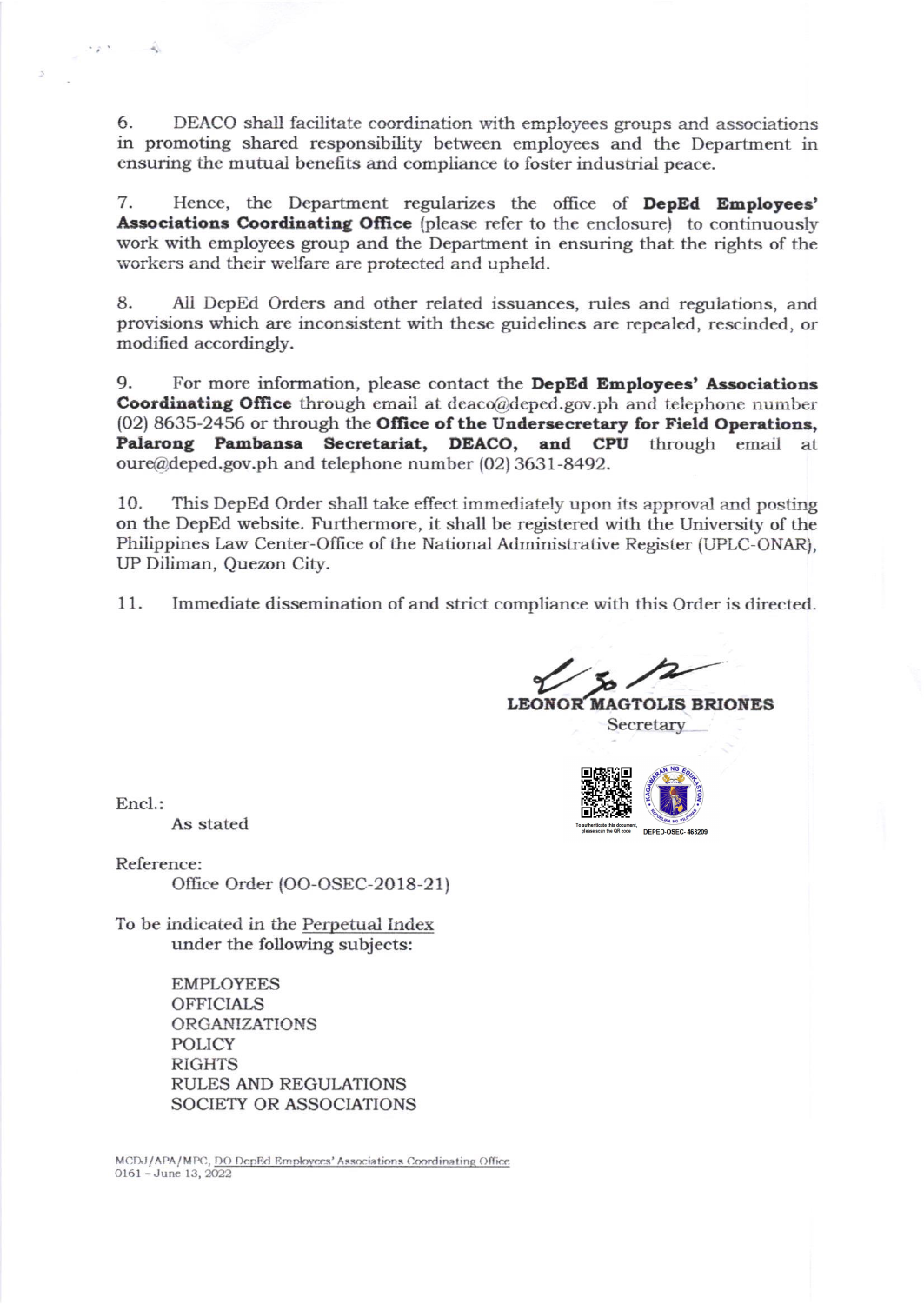

## **CREATION OF THE DEPED EMPLOYEES' ASSOCIATIONS COORDINATING OFFICE (DEACO) IN THE DEPARTMENT OF EDUCATION**

### **I. BACKGROUND AND RATIONALE**

1. Pursuant to the 1986 Constitution, the State guarantees the protection of the rights of workers and the promotion of their welfare (Article II, Sec. 18). More specifically, the state guarantees the rights of all workers to self-organization (Article XIII, Sec. 3).

2. Furthermore, the State provides for the participation of workers in the policy and decision-making process affecting their rights and benefits as may be provided by law (Article XIII, Sec. 3).

3. Further expanded through Executed Order No. 180, "Providing Guidelines for the Exercise of the Right to Organize of Government Employees, Creating a Public Sector Labor-Management Council, and for other purposes" signed on June 1, 1987, and the "Amended Rules and Regulations Governing the Exercise of the Right of Government Employees to Organize" through the Civil Service Commission (CSC) which was signed on September 28, 2004.

4. The Department of Education recognizes the importance of employees' associations and their potential to become capable partners in protection of rights and ensuring the welfare of the teaching and non-teaching personnel within the Department. Consequently, the Department of Education created the Interim DepEd Employees' Associations Coordinating Office (Interim DEACO) through Office of the Secretary Office Order no. 21, s. 2018 which serves as focal point for the DepEd Central Office in coordinating and monitoring various employees' associations and groups in the Department.

5. Interim DEACO under the supervision of the Undersecretary for Field Operations, has sufficiently demonstrated the capacity to serve as conduit between the employees' associations and the Department. The Office has contributed to improving Department-Organizations relations through regular monitoring and coordination, development of policy standards for the affairs and conduct of employees' associations, development and conduct of capacity-building initiatives for associations and their members, and enabling linkages between the DepEd Offices and employees' associations in contributing to priority programs.

6. Realization of this policy will serve as the foundation for the continuous improvement of cross-sectoral, multi-stakeholder alliances that have the immense potential to enhance the delivery of high-quality educational services.

7. Thus, to ensure continuity of service and to further strengthen the coordination and partnership between the various employees' associations and unions and the Department, the Department adopts this policy.

# **II. SCOPE**

8. This DepEd Order covers the creation of the DepEd Employees' Associations Coordinating Office (DEACO) as a permanent office under the supervision of the Office of the Undersecretary for Human Resource and Organizational Development (BHROD). It lays down the mandate, functions, and organizational structure of the office. It also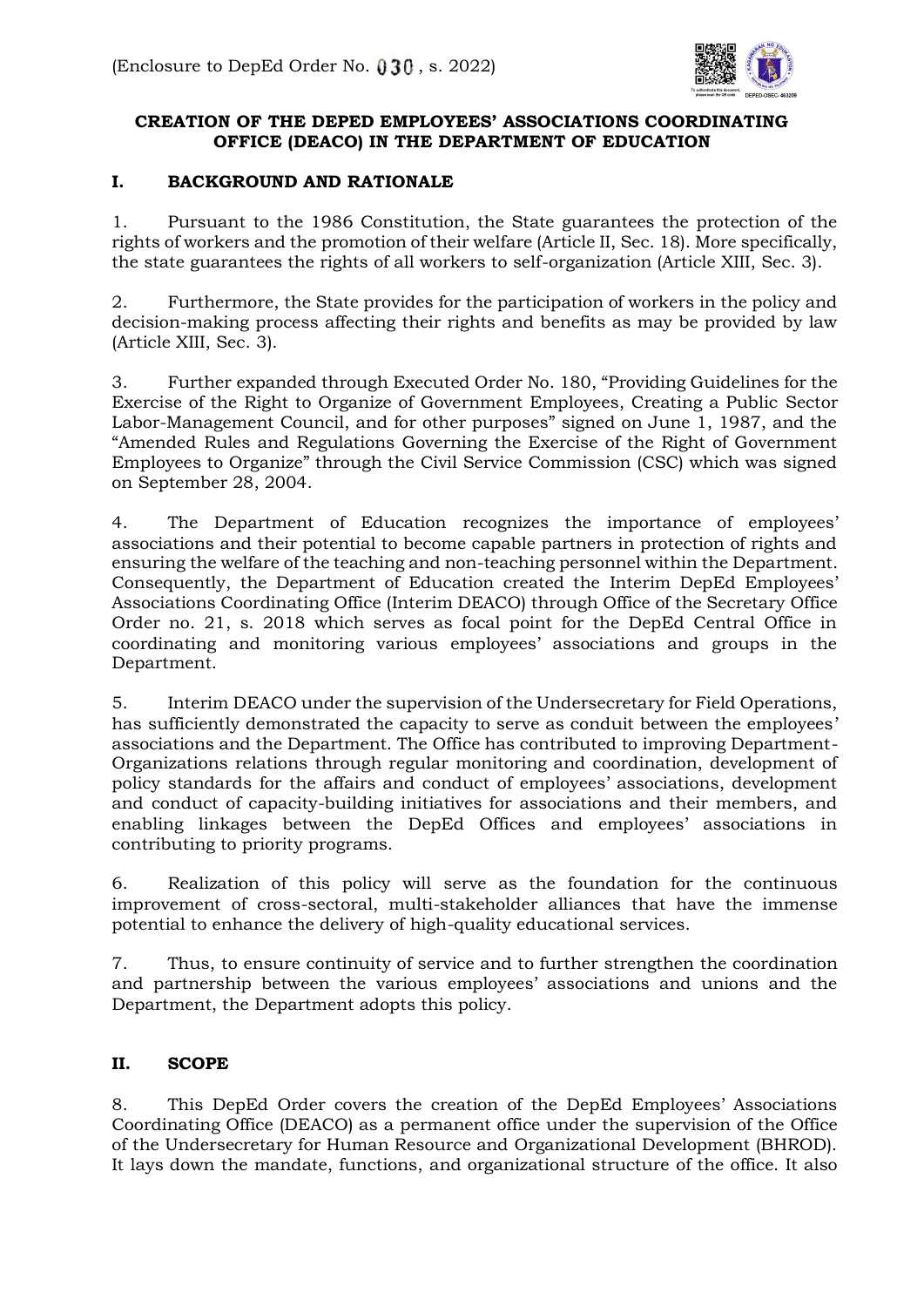identifies offices at all governance levels that shall participate in carrying out the stated duties and responsibilities.

## **III. POLICY STATEMENT**

9. To ensure the improvement of employees' welfare through strong and productive Department-organization relations, the DepEd hereby established the DepEd Employees' Associations Coordinating Office (DEACO) as a permanent office in the Department of Education. The Office shall be the focal point in coordinating and monitoring the various teaching and non-teaching employees' associations, professional and job group organizations, cooperatives, and unions within the Department of Education.

## **IV. FRAMEWORK/PROCEDURES/STANDARDS**

10. The DEACO, as the conduit between the Department and the various employees' groups and associations, shall perform the following functions:

- a. Recognize, coordinate, and monitor existing employees' groups and associations;
- b. Develop and enforce policy standards and protocols for the affairs of DepEd employees' groups and associations;
- c. Coordinate with the Bureau of Human Resource and Organizational Development (BHROD) and other relevant offices for the purposes of promoting department-organization relations, capacity-building and organizational development, and strengthening cooperation and solidarity among employees' groups and associations so that they can positively contribute to welfare and development of employees and the priority programs of the Department.
- d. Coordinate with the Legal Service and other relevant offices in ensuring that employees' concerns and grievances raised by DepEd-recognized employees' groups and associations are addressed, following the appropriate channels and guidelines of the Department, and existing provision in the collective negotiation agreements (CNA) of accredited employees' unions;
- e. Provide avenues and mechanisms where employees' groups and associations can give feedback and input that can aid in the policy and decision-making processes relevant to the affairs of employees' associations;
- f. Provide technical support to the programs and initiatives of the Department that cater to the concerns of DepEd employees through the network of DepEd employees' groups and associations under their jurisdiction;

11. The DEACO shall be under the leadership and supervision of the Office of the Undersecretary for Human Resource and Organizational Development. The office shall be established at the DepEd Central Office. Subsequently, DEACO counterparts at other governance levels may be organized or designated, upon issuance of a Department Order for this purpose. In the interim, the Human Resources Development Division (HRD) in the Regional Offices and the School Governance and Operations Division (SGOD) will serve as the DEACO counterpart at the regional level and division level respectively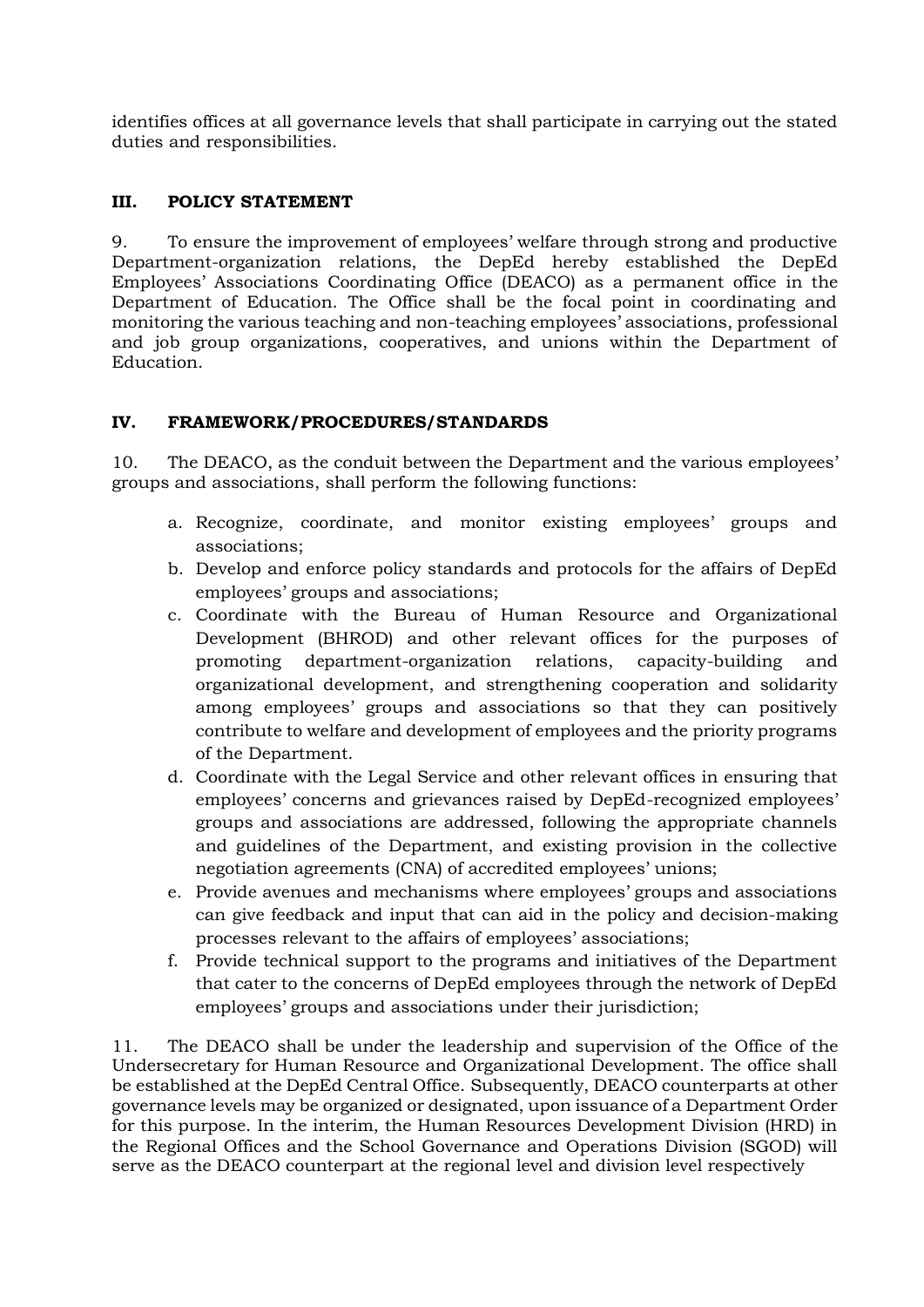12. For continuity in the performance of the office functions, the Department shall utilize the existing personnel under the Interim DEACO. Additionally, the Department may also engage the services of consultants and technical assistants on a contractual basis or under other arrangements, in accordance with applicable laws and rules

13. The estimated annual Personnel Service (PS) Requirement for creating contractual positions in the DEACO for its operations during fiscal year (FY) 2023 shall be charged against the available released PS allotment of the Department. In case of PS deficiency, the DepEd may submit a request to the DBM for modification of its allotment under Maintenance and Other Operating Expenses to PS, as applicable, and/or the release of funds for the Miscellaneous Personnel Benefits Fund under the FY 2023 General Appropriations Act, subject to the existing budgeting, auditing, and accounting rules and regulations.

14. The expenses to be incurred in creating the DEACO and its operations, including but not limited to transportation, communication, and supplies, shall be charged against the General Administrative Support Services funds of the Department, subject to the existing budgeting, auditing, and accounting rules and regulations.

15. For the succeeding years, the funding for the PS requirement and operations of the DEACO shall be automatically included in the annual budget appropriations of the Department.

16. The Bureau of Human Resources and Organizational Development shall process the application for plantilla positions in the DEACO, subject to the rationalization plan of the Department and the existing organization, staffing, position classification, and compensation rules and regulation and Civil Service Commission guidelines.

# **V. REPEALING CLAUSES**

17. All prior Department Orders or other issuances, or provisions thereof, which are inconsistent with this Department Order are hereby repealed, revised, or modified accordingly

#### **VI. EFFECTIVITY**

18. This Department Order shall take effect immediately upon approval and posting on the DepEd website. Furthermore, it shall be registered with the Office of the National Administrative Register (ONAR), University of the Philippines (UP) Law Center, Diliman, Quezon City.

#### **VII. MONITORING AND EVALUATION**

19. The DEACO shall continuously gather feedback on the implementation of this DepEd Order from all concerned internal and external stakeholders at the national level. HRDD in the Regional Offices and SGOD in the Division Offices, as the DEACO interim counterpart at the regional level and division level respectively, shall do the same. The DEACO shall conduct a periodic review every three years of this policy to further enhance its provisions and effectiveness.